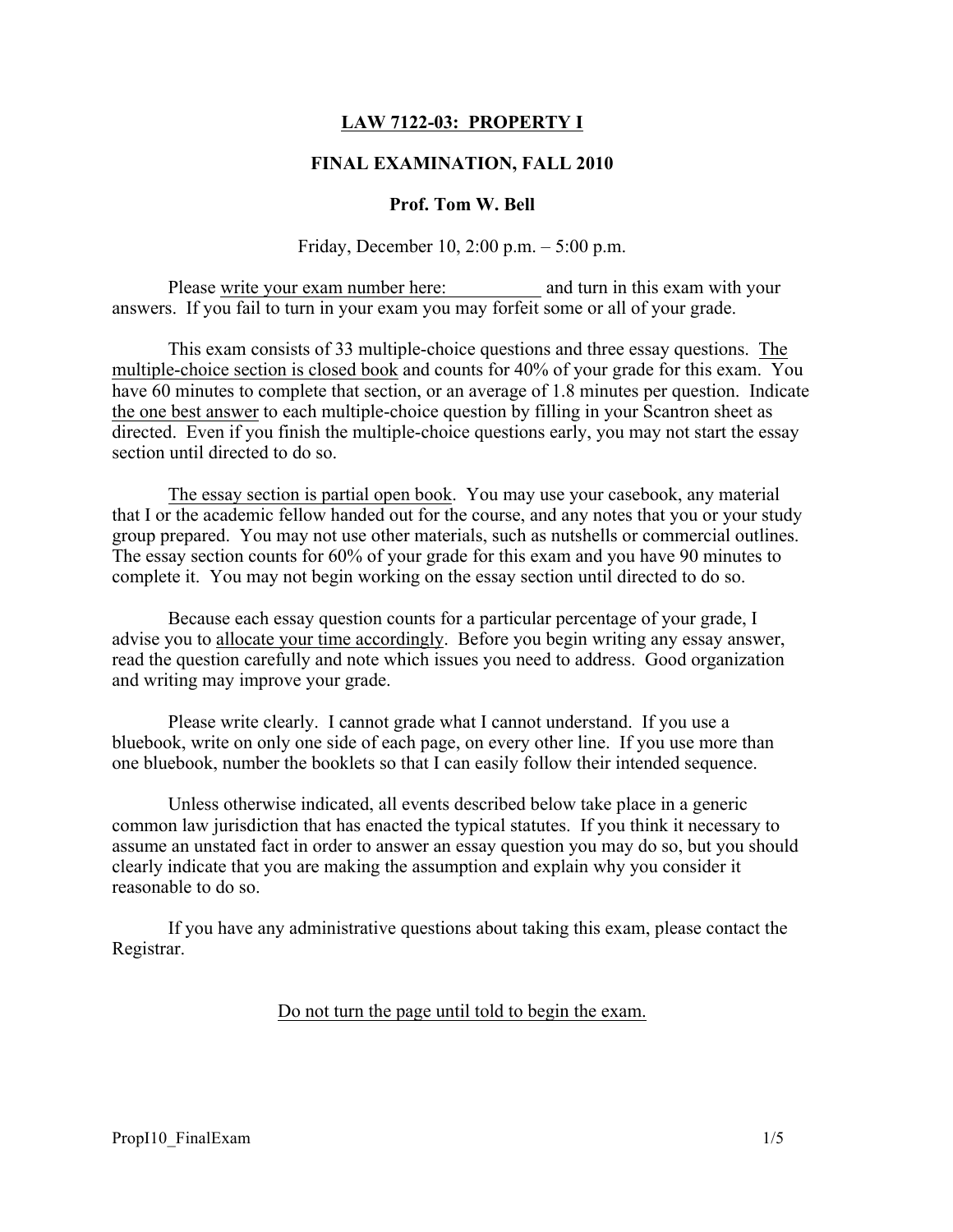Please write your exam number here: and turn in this exam with your answers. If you fail to turn in your exam you may forfeit some or all of your grade.

# Multiple Choice Questions

40% of exam's total grade (maximum time: 60 minutes, or 1.8 minutes/question)

[Questions 1-33 redacted.]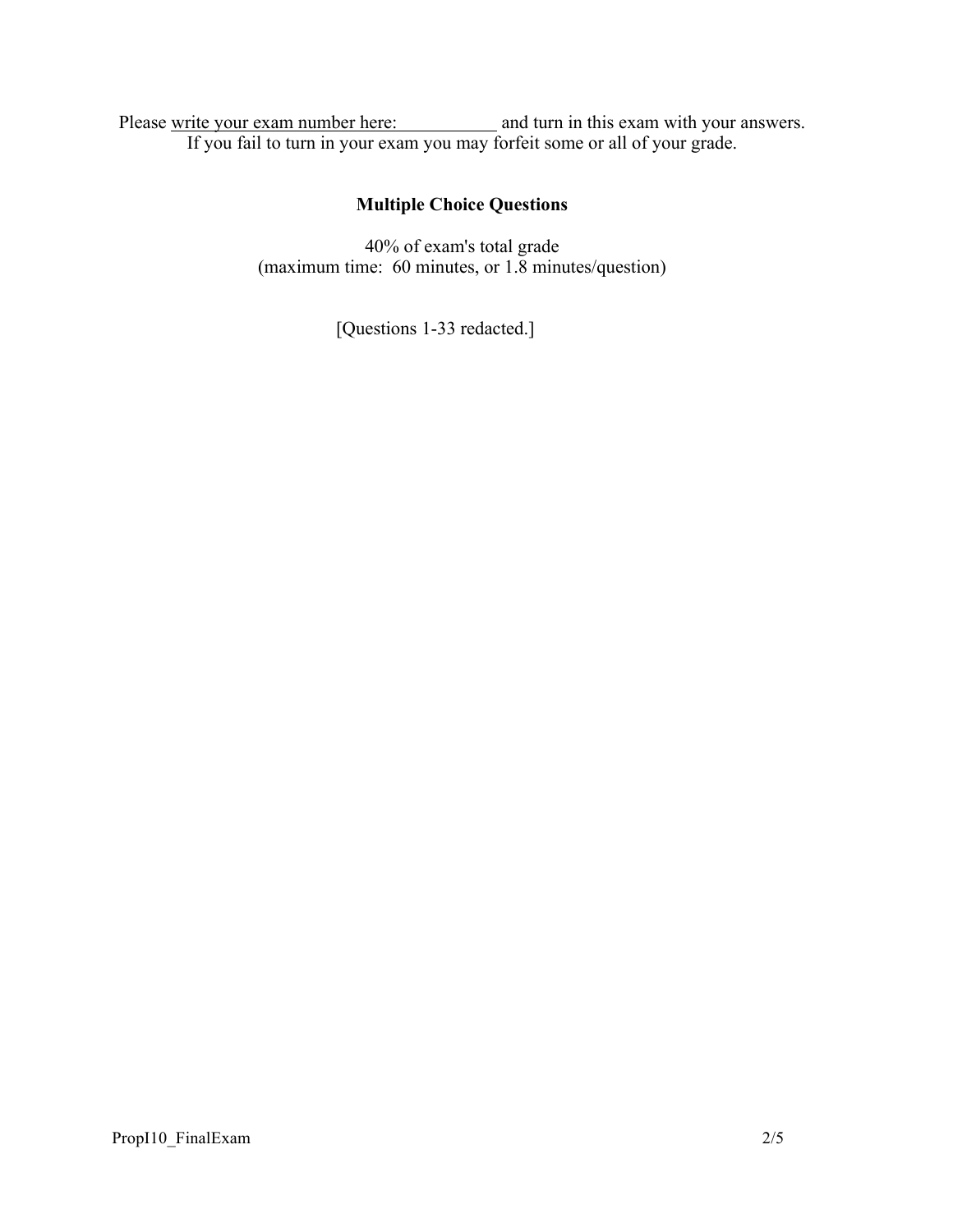Please write your exam number here: and turn in this exam with your answers. If you fail to turn in your exam you may forfeit some or all of your grade.

## Essay Question 1

10% of exam's total grade (suggested time: about 15 minutes)

True story: I was walking through Trader Joe's parking lot with my son, Kai, when he bent down and picked up a brightly colored object. He examined it and announced that it was a Silly Bandz (a type of tradable bracelet popular among kids his age). "A filthy one," I observed. Kai evidently agreed, since he dropped the Silly Bandz and walked on. I paused, wondering how to characterize Kai's actions in terms of property law. I now pose the same puzzle to you.

Please briefly describe the property status of the Silly Bandz immediately before, during, and after the scene described above.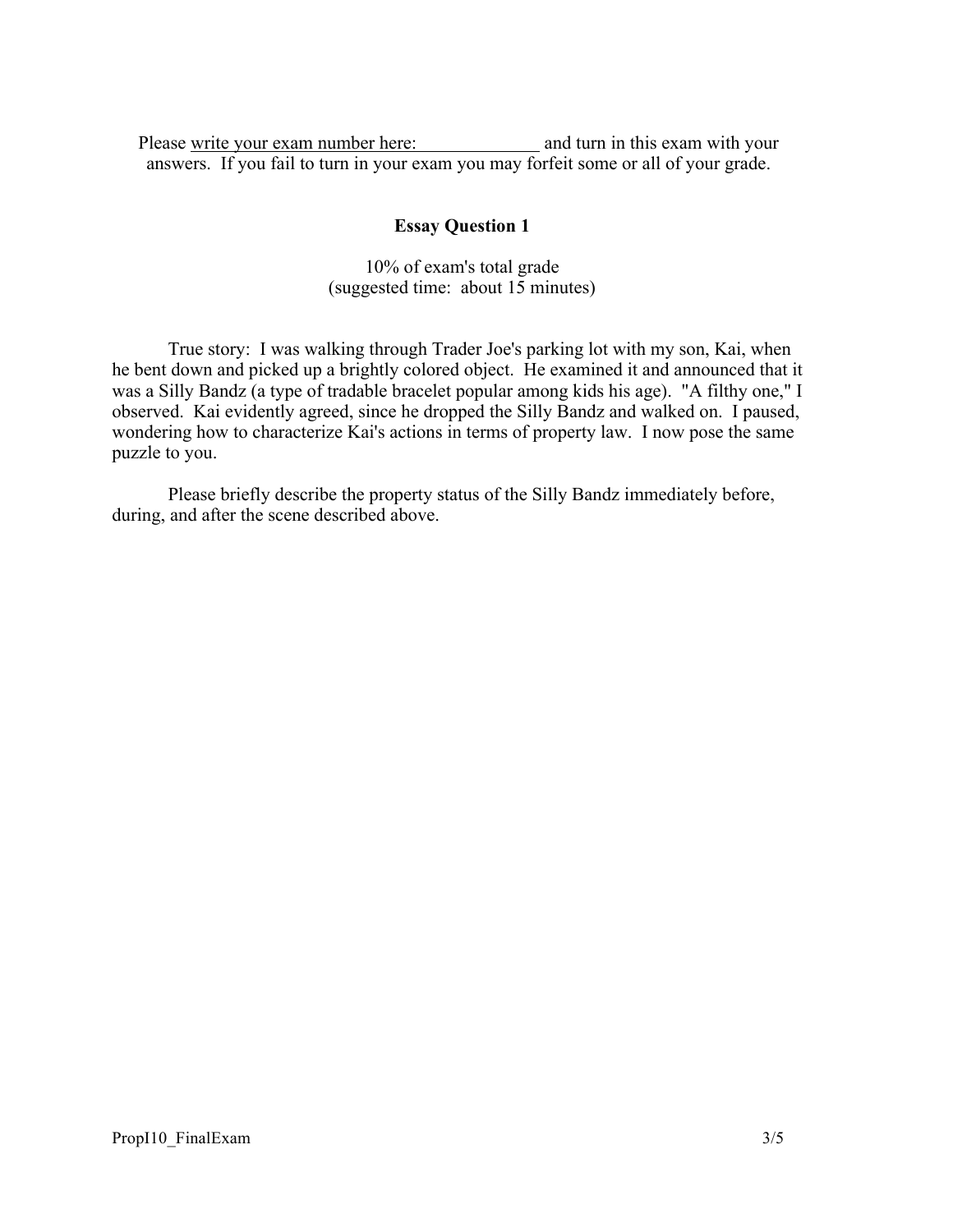# Essay Question 2

30% of exam's total grade (suggested time: 45 minutes)

Block, Inc. ("Block") owned and leased a residential apartment complex. It offered the same lease, on a take-it-or-leave-it basis, to each of its tenants. Among other terms, that lease required:

- Rent of \$1000/month payable on the first day of the month;
- An initial term of one year followed by a periodic tenancy of one-month; and
- Block's written consent to any proposed assignment.

Tim entered into such a lease agreement with Block. After he had been living in the apartment for six months, however, family issues required him to move far away. Fortunately for Tim, his co-worker, Sarah, needed an apartment. She was familiar with Block's building, having lived there in an apartment identical to Tim's for some years. Sarah had concluded her lease with Block on good terms; she gave adequate notice of termination and recovered all of her security deposit.

Tim and Sarah entered into an agreement wherein she was to take possession, and pay \$1000/month to Block, for the remainder of initial one-year term described in Tim's lease with Block. The agreement did not use the terms "sublease" or "assignment." Neither Tim nor Sarah sought or obtained Block's consent. Nonetheless, after Sarah moved in and began paying rent with personal checks in her name, Block cashed them without complaint.

After she had been living in the apartment for three months, Sarah began to have problems with one of her neighbors, Bluto. He began to loiter in the hallway outside of Sarah's door, leering and whistling as she walked past. He asked her out on dates several times, evidently not dissuaded by Sarah's sharp rebuffs. She complained to the property manager, who said, "Sorry, lady. Bluto may not be charming, but he pays his rent on time. Take it up with the cops if you think he's breaking the law."

You have learned these facts from Sarah, who has come to you seeking legal advice. Write her a short letter describing her rights and remedies under the law of property.